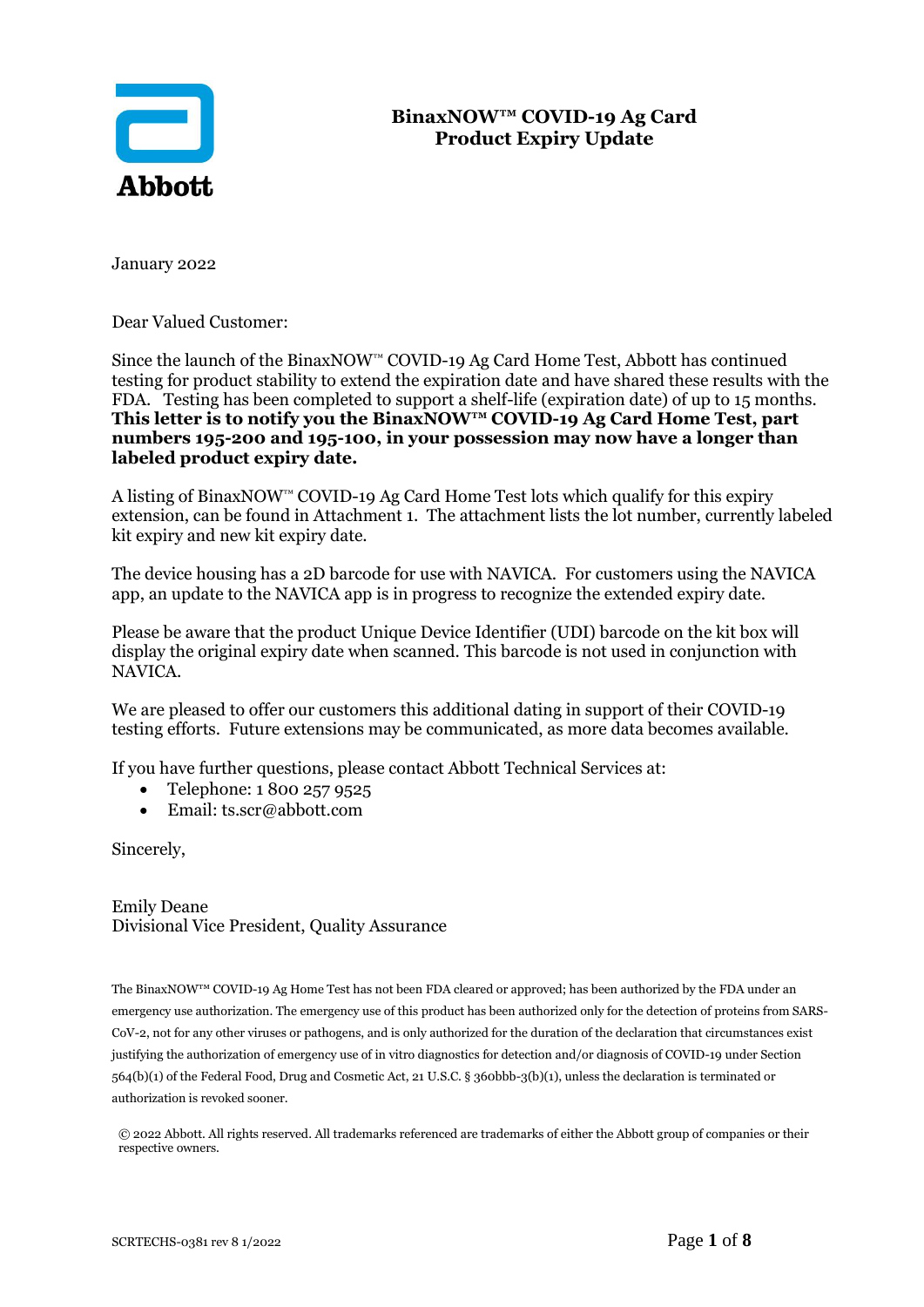| Lot Number | <b>Original Expiry</b> | <b>New Expiry</b> |
|------------|------------------------|-------------------|
| 134260     | 9/6/2021               | 3/6/2022          |
| 134260A    | 9/6/2021               | 3/6/2022          |
| 134260B    | 9/6/2021               | 3/6/2022          |
| 13426oC    | 9/6/2021               | 3/6/2022          |
| 134260D    | 9/6/2021               | 3/6/2022          |
| 134260E    | 9/6/2021               | 3/6/2022          |
| 134260F    | 9/6/2021               | 3/6/2022          |
| 134260G    | 9/6/2021               | 3/6/2022          |
| 134260H    | 9/6/2021               | 3/6/2022          |
| 134260I    | 9/6/2021               | 3/6/2022          |
| 134260J    | 9/6/2021               | 3/6/2022          |
| 136102     | 9/1/2021               | 3/1/2022          |
| 136102A    | 9/1/2021               | 3/1/2022          |
| 136102B    | 9/1/2021               | 3/1/2022          |
| 136102C    | 9/1/2021               | 3/1/2022          |
| 136102D    | 9/1/2021               | 3/1/2022          |
| 136102E    | 9/1/2021               | 3/1/2022          |
| 136102F    | 9/1/2021               | 3/1/2022          |
| 136102G    | 9/1/2021               | 3/1/2022          |
| 136102H    | 9/1/2021               | 3/1/2022          |
| 136102I    | 9/1/2021               | 3/1/2022          |
| 136102J    | 9/1/2021               | 3/1/2022          |
| 136103     | 9/1/2021               | 3/1/2022          |
| 136103A    | 9/1/2021               | 3/1/2022          |
| 136103B    | 9/1/2021               | 3/1/2022          |
| 136103C    | 9/1/2021               | 3/1/2022          |
| 136103D    | 9/1/2021               | 3/1/2022          |
| 136103E    | 9/1/2021               | 3/1/2022          |
| 136103F    | 9/1/2021               | 3/1/2022          |
| 136103G    | 9/1/2021               | 3/1/2022          |
| 136103H    | 9/1/2021               | 3/1/2022          |
| 136103I    | 9/1/2021               | 3/1/2022          |
| 136103J    | 9/1/2021               | 3/1/2022          |
| 136103K    | 9/1/2021               | 3/1/2022          |
| 136903A    | 9/6/2021               | 3/6/2022          |
| 136903B    | 9/6/2021               | 3/6/2022          |
| 136903C    | 9/6/2021               | 3/6/2022          |
| 136903D    | 9/6/2021               | 3/6/2022          |
| 136903E    | 9/6/2021               | 3/6/2022          |
| 136903F    | 9/6/2021               | 3/6/2022          |
| 136903G    | 9/6/2021               | 3/6/2022          |
| 136903H    | 9/6/2021               | 3/6/2022          |

Attachment 1 - BinaxNOW™ COVID-19 Ag Home Test lots with extended expiry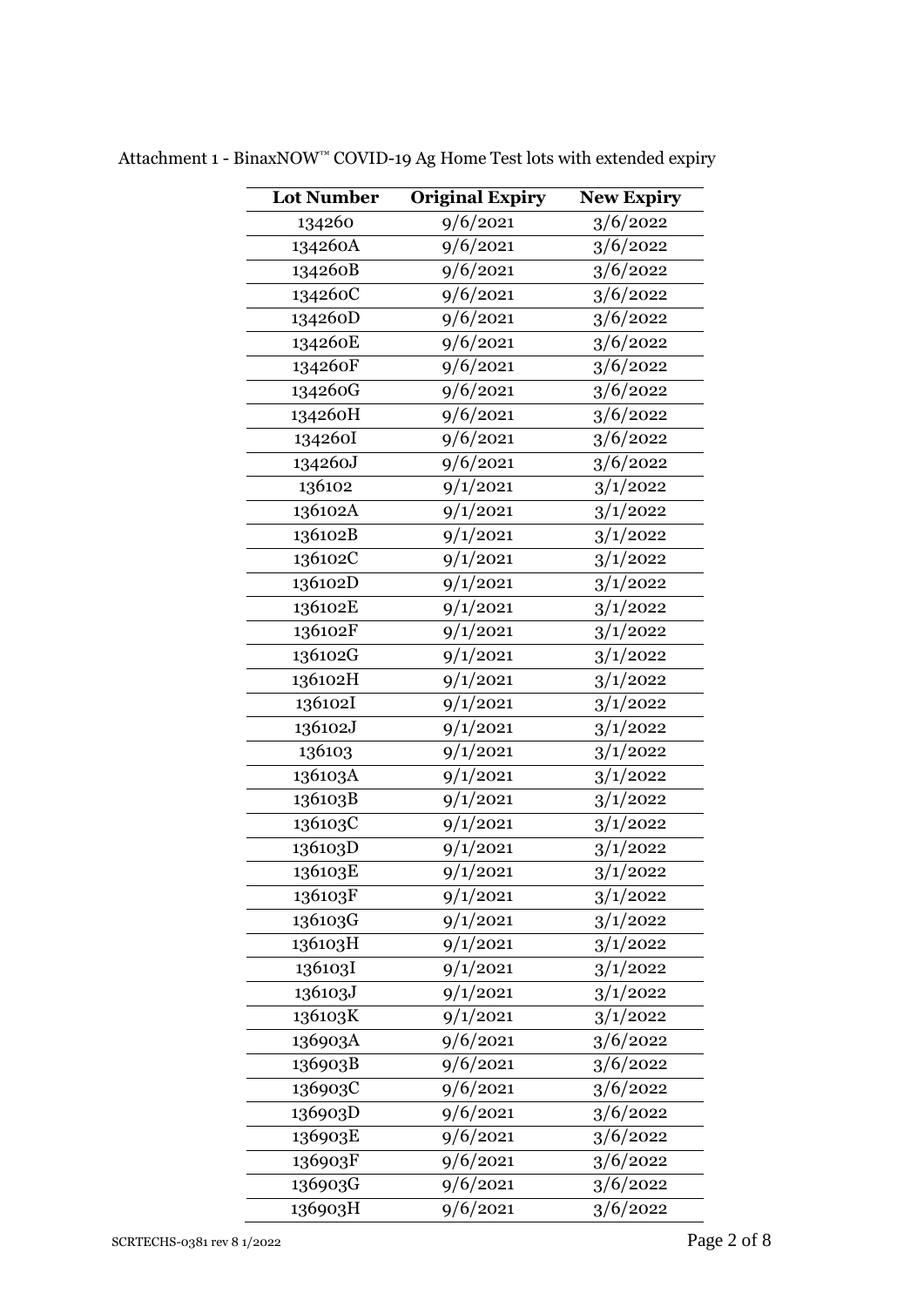| <b>Lot Number</b>    | <b>Original Expiry</b> | <b>New Expiry</b> |
|----------------------|------------------------|-------------------|
| 136903J              | 9/6/2021               | 3/6/2022          |
| 136903K              | 9/6/2021               | 3/6/2022          |
| 137133A              | 9/6/2021               | 3/6/2022          |
| 137133B              | 9/6/2021               | 3/6/2022          |
| 137133C              | 9/6/2021               | 3/6/2022          |
| 137133D              | 9/6/2021               | 3/6/2022          |
| 137133E              | 9/6/2021               | 3/6/2022          |
| 137426               | 9/8/2021               | 3/8/2022          |
| 137426A              | 9/8/2021               | 3/8/2022          |
| 137426B              | 9/8/2021               | 3/8/2022          |
| 137426C              | 9/8/2021               | 3/8/2022          |
| 137426D              | 9/8/2021               | 3/8/2022          |
| 137426E              | 9/8/2021               | 3/8/2022          |
| 137426F              | 9/8/2021               | 3/8/2022          |
| 137426G              | 9/8/2021               | 3/8/2022          |
| 137426H              | 9/8/2021               | 3/8/2022          |
| 137426I              | 9/8/2021               | 3/8/2022          |
| 137426J              | 9/8/2021               | 3/8/2022          |
| $137428\overline{A}$ | 9/8/2021               | 3/8/2022          |
| 137428B              | 9/8/2021               | 3/8/2022          |
| 137428C              | 9/8/2021               | 3/8/2022          |
| 137428D              | 9/8/2021               | 3/8/2022          |
| 137428E              | 9/8/2021               | 3/8/2022          |
| 137525               | 9/10/2021              | 3/10/2022         |
| 137748A              | 9/10/2021              | 3/10/2022         |
| 137748B              | 9/10/2021              | 3/10/2022         |
| 137748C              | 9/10/2021              | 3/10/2022         |
| 137748D              | 9/10/2021              | 3/10/2022         |
| 137748E              | 9/10/2021              | 3/10/2022         |
| 137748F              | 9/10/2021              | 3/10/2022         |
| 138684               | 9/12/2021              | 3/12/2022         |
| 138684A              | 9/12/2021              | 3/12/2022         |
| 138684B              | 9/12/2021              | 3/12/2022         |
| 138684C              | 9/12/2021              | 3/12/2022         |
| 138684D              | 9/12/2021              | 3/12/2022         |
| 138684E              | 9/12/2021              | 3/12/2022         |
| 138684F              | 9/12/2021              | 3/12/2022         |
| 138684G              | 9/12/2021              | 3/12/2022         |
| 138684H              | 9/12/2021              | 3/12/2022         |
| 138684I              | 9/12/2021              | 3/12/2022         |
| 139051               | 9/18/2021              | 3/18/2022         |
| 139051A              | 9/18/2021              | 3/18/2022         |
| 139051B              | 9/18/2021              | 3/18/2022         |
| 139051C              | 9/18/2021              | 3/18/2022         |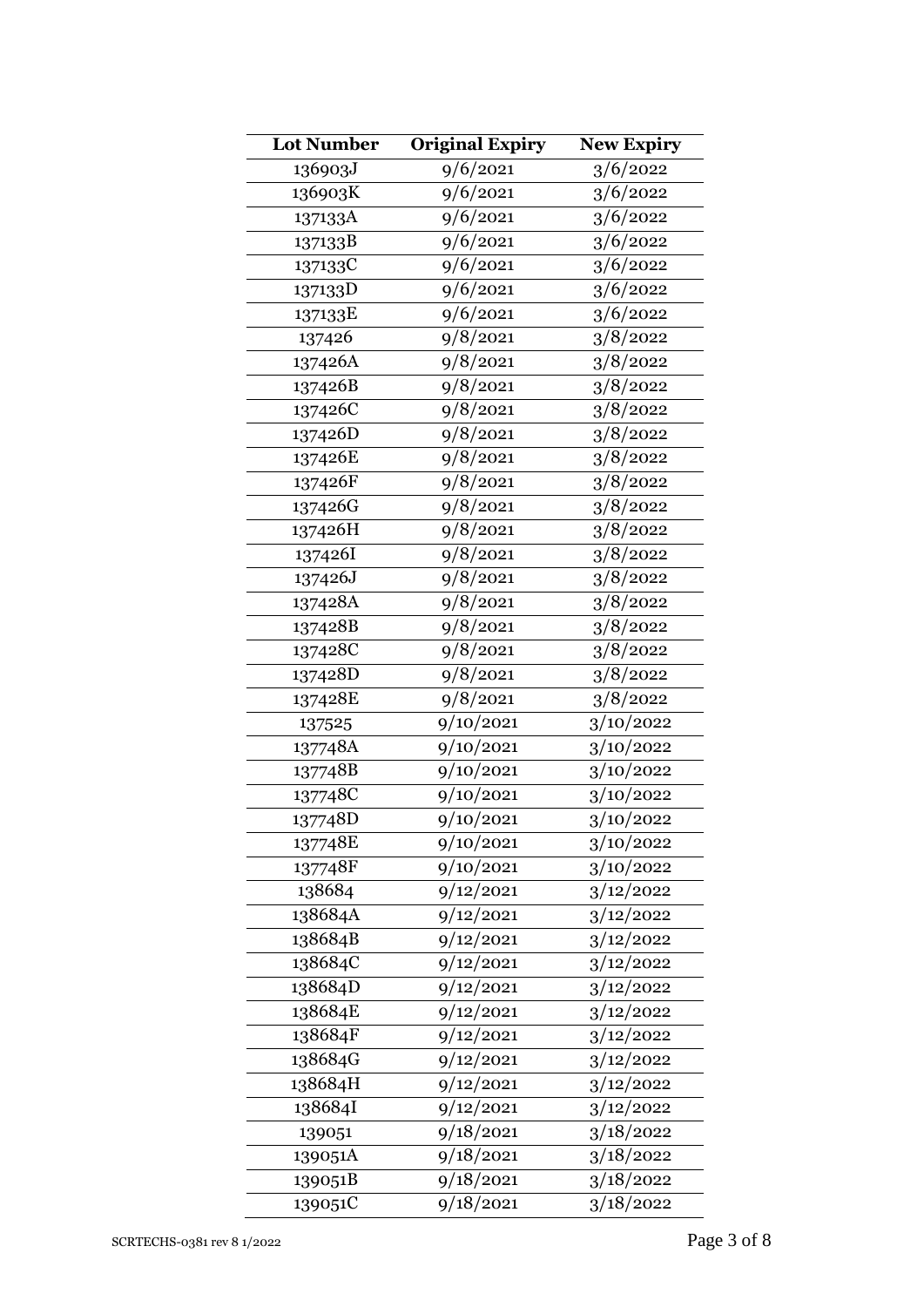| <b>Lot Number</b> | <b>Original Expiry</b> | New Expiry |
|-------------------|------------------------|------------|
| 139051D           | 9/18/2021              | 3/18/2022  |
| 139051E           | 9/18/2021              | 3/18/2022  |
| 139051F           | 9/18/2021              | 3/18/2022  |
| 139051G           | 9/18/2021              | 3/18/2022  |
| 139051H           | 9/18/2021              | 3/18/2022  |
| 139051I           | 9/18/2021              | 3/18/2022  |
| 139051J           | 9/18/2021              | 3/18/2022  |
| 139216A           | 9/17/2021              | 3/17/2022  |
| 139216B           | 9/17/2021              | 3/17/2022  |
| 139216C           | 9/17/2021              | 3/17/2022  |
| 139216D           | 9/17/2021              | 3/17/2022  |
| 139380            | 9/18/2021              | 3/18/2022  |
| 139380A           | 9/18/2021              | 3/18/2022  |
| 139380B           | 9/18/2021              | 3/18/2022  |
| 139380C           | 9/18/2021              | 3/18/2022  |
| 139380D           | 9/18/2021              | 3/18/2022  |
| 139380E           | 9/18/2021              | 3/18/2022  |
| 139380F           | 9/18/2021              | 3/18/2022  |
| 139380G           | 9/18/2021              | 3/18/2022  |
| 139380I           | 9/18/2021              | 3/18/2022  |
| 139380K           | 9/18/2021              | 3/18/2022  |
| 139520A           | 9/21/2021              | 3/21/2022  |
| 139520B           | 9/21/2021              | 3/21/2022  |
| 139520C           | 9/21/2021              | 3/21/2022  |
| 139520D           | 9/21/2021              | 3/21/2022  |
| 139811            | 9/19/2021              | 3/19/2022  |
| 139811A           | 9/19/2021              | 3/19/2022  |
| 139811B           | 9/19/2021              | 3/19/2022  |
| 139811C           | 9/19/2021              | 3/19/2022  |
| 139811D           | 9/19/2021              | 3/19/2022  |
| 139811E           | 9/19/2021              | 3/19/2022  |
| 139811F           | 9/19/2021              | 3/19/2022  |
| 139811G           | 9/19/2021              | 3/19/2022  |
| 139811H           | 9/19/2021              | 3/19/2022  |
| 139811I           | 9/19/2021              | 3/19/2022  |
| 139811J           | 9/19/2021              | 3/19/2022  |
| 140591A           | 9/22/2021              | 3/22/2022  |
| 140591X           | 9/22/2021              | 3/22/2022  |
| 140591Y           | 9/22/2021              | 3/22/2022  |
| 140591Z           | 9/22/2021              | 3/22/2022  |
| 140709            | 9/28/2021              | 3/28/2022  |
| 140709B           | 9/28/2021              | 3/28/2022  |
| 140709C           | 9/28/2021              | 3/28/2022  |
| 140709D           | 9/28/2021              | 3/28/2022  |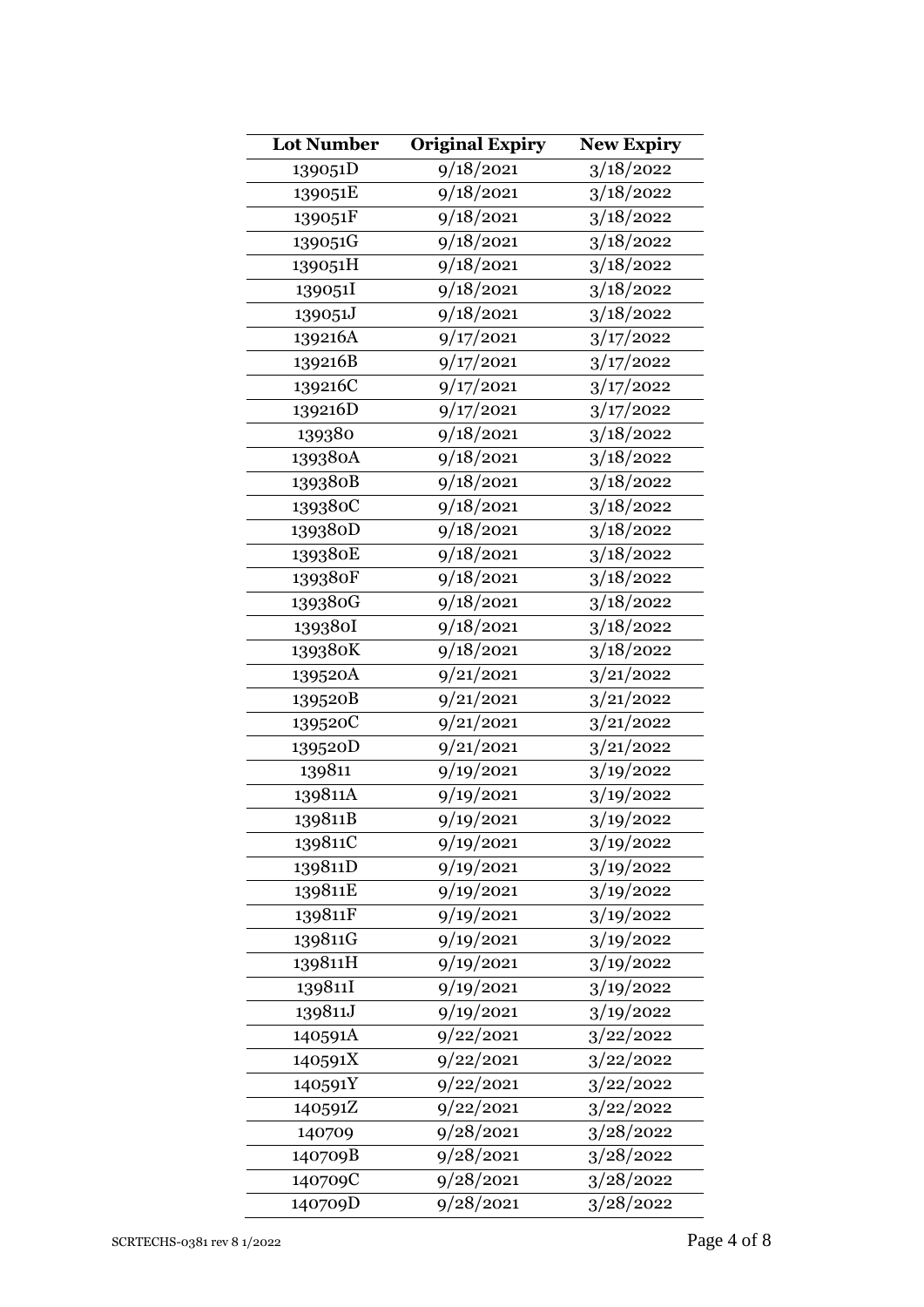| <b>Lot Number</b> | <b>Original Expiry</b> | <b>New Expiry</b> |
|-------------------|------------------------|-------------------|
| 140709E           | 9/28/2021              | 3/28/2022         |
| 140709H           | 9/28/2021              | 3/28/2022         |
| 140869            | 9/22/2021              | 3/22/2022         |
| 140869A           | 9/22/2021              | 3/22/2022         |
| 140869B           | 9/22/2021              | 3/22/2022         |
| 140869C           | 9/22/2021              | 3/22/2022         |
| 140869D           | 9/22/2021              | 3/22/2022         |
| 140869E           | 9/22/2021              | 3/22/2022         |
| 140869F           | 9/22/2021              | 3/22/2022         |
| 140869G           | 9/22/2021              | 3/22/2022         |
| 140869H           | 9/22/2021              | 3/22/2022         |
| 140869I           | 9/22/2021              | 3/22/2022         |
| 140869J           | 9/22/2021              | 3/22/2022         |
| 141320A           | 9/28/2021              | 3/28/2022         |
| 141320B           | 9/28/2021              | 3/28/2022         |
| 141320C           | 9/28/2021              | 3/28/2022         |
| 141320D           | 9/28/2021              | 3/28/2022         |
| 141320E           | 9/28/2021              | 3/28/2022         |
| 141476W           | 9/27/2021              | 3/27/2022         |
| 141476X           | 9/27/2021              | 3/27/2022         |
| 141476Y           | 9/27/2021              | 3/27/2022         |
| 141476Z           | 9/27/2021              | 3/27/2022         |
| 141579A           | 9/29/2021              | 3/29/2022         |
| 141579B           | 9/29/2021              | 3/29/2022         |
| 141579C           | 9/26/2021              | 3/26/2022         |
| 141579D           | 9/29/2021              | 3/29/2022         |
| 141804A           | 10/5/2021              | 4/5/2022          |
| 141804B           | 10/5/2021              | 4/5/2022          |
| 141804C           | 10/5/2021              | 4/5/2022          |
| 141804D           | 10/5/2021              | 4/5/2022          |
| 141804E           | 10/5/2021              | 4/5/2022          |
| 142400            | 10/3/2021              | 4/3/2022          |
| 142400A           | 10/3/2021              | 4/3/2022          |
| 142400B           | 10/3/2021              | 4/3/2022          |
| 142400C           | 10/3/2021              | 4/3/2022          |
| 142400D           | 10/3/2021              | 4/3/2022          |
| 142400E           | 10/3/2021              | 4/3/2022          |
| 142425            | 10/4/2021              | 4/4/2022          |
| 142802            | 10/5/2021              | 4/5/2022          |
| 142802A           | 10/5/2021              | 4/5/2022          |
| 142802B           | 10/5/2021              | 4/5/2022          |
| 143543A           | 1/5/2022               | 4/5/2022          |
| 143543B           | 1/5/2022               | 4/5/2022          |
| 143543C           | 1/5/2022               | 4/5/2022          |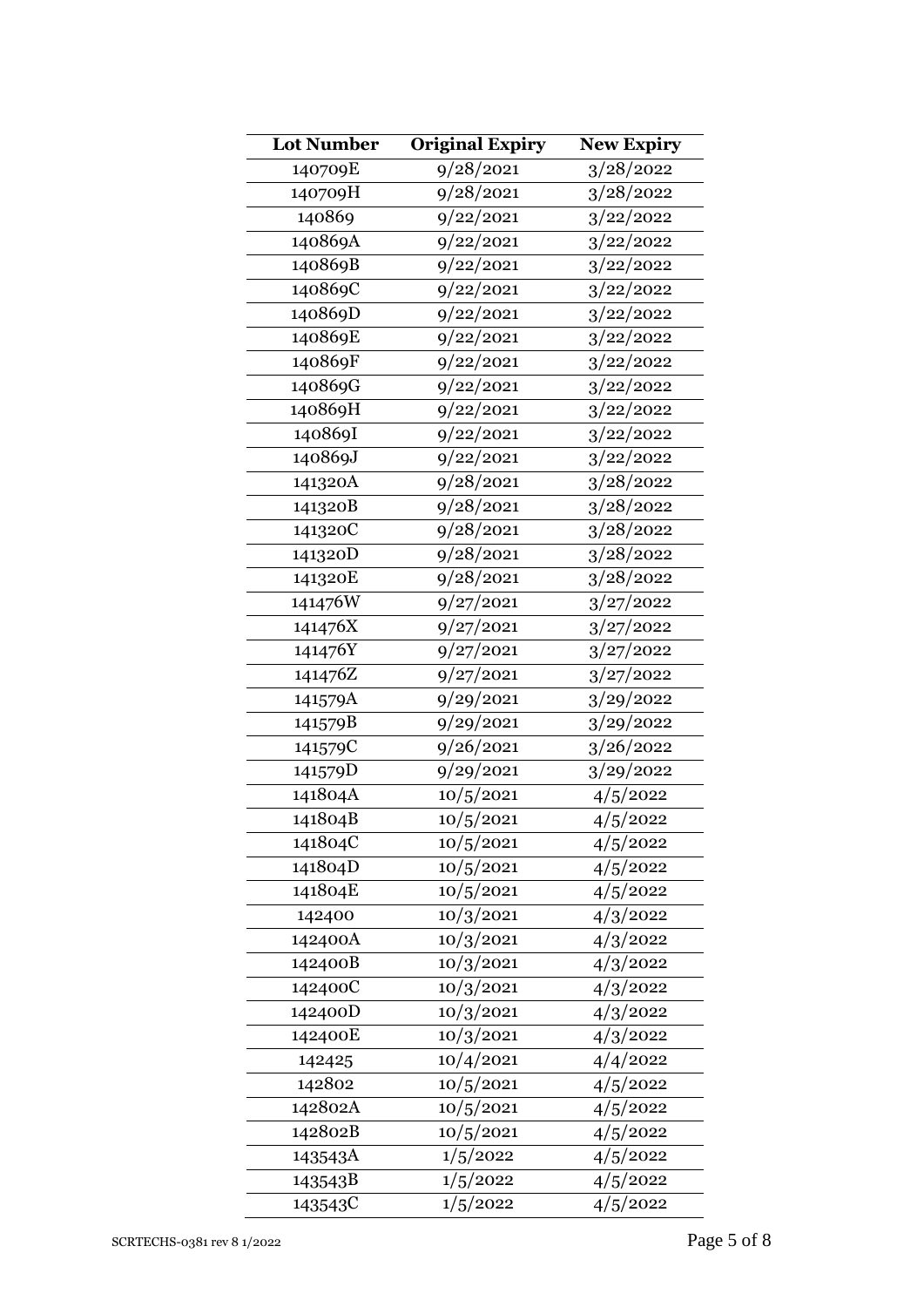| <b>Lot Number</b> | <b>Original Expiry</b> | <b>New Expiry</b> |
|-------------------|------------------------|-------------------|
| 143929            | 10/15/2021             | 4/15/2022         |
| 143929A           | 10/15/2021             | 4/15/2022         |
| 143929B           | 10/15/2021             | 4/15/2022         |
| 143929C           | 10/15/2021             | 4/15/2022         |
| 143929D           | 10/15/2021             | 4/15/2022         |
| 147164A           | 11/5/2021              | 5/5/2022          |
| 147164B           | 11/5/2021              | 5/5/2022          |
| 147164C           | 11/5/2021              | 5/5/2022          |
| 147164D           | 11/5/2021              | 5/5/2022          |
| 147164E           | 11/5/2021              | 5/5/2022          |
| 147647A           | 11/5/2021              | 5/5/2022          |
| 147647B           | 11/5/2021              | 5/5/2022          |
| 147647C           | 11/5/2021              | 5/5/2022          |
| 148338A           | 11/8/2021              | 5/8/2022          |
| 148338B           | 11/8/2021              | 5/8/2022          |
| 148357            | 11/8/2021              | 5/8/2022          |
| 148357A           | 11/8/2021              | 5/8/2022          |
| 148357B           | 11/8/2021              | 5/8/2022          |
| 148357C           | 11/8/2021              | 5/8/2022          |
| 148357D           | 11/8/2021              | 5/8/2022          |
| 148357E           | 11/8/2021              | 5/8/2022          |
| 148392A           | 11/5/2021              | 5/5/2022          |
| 148392B           | 11/5/2021              | 5/5/2022          |
| 148392C           | 11/5/2021              | 5/5/2022          |
| 148660            | 11/5/2021              | 5/5/2022          |
| 148660A           | 11/5/2021              | 5/5/2022          |
| 148660B           | 11/5/2021              | 5/5/2022          |
| 14866oC           | 11/5/2021              | 5/5/2022          |
| 148660D           | 11/5/2021              | 5/5/2022          |
| 148660E           | 11/5/2021              | 5/5/2022          |
| 148660F           | 11/5/2021              | 5/5/2022          |
| 148660G           | 11/5/2021              | 5/5/2022          |
| 148660H           | 11/5/2021              | 5/5/2022          |
| 148660I           | 11/5/2021              | 5/5/2022          |
| 148660J           | 11/5/2021              | 5/5/2022          |
| 148756            | 11/13/2021             | 5/13/2022         |
| 148756A           | 11/13/2021             | 5/13/2022         |
| 148756B           | 11/13/2021             | 5/13/2022         |
| 148756C           | 11/13/2021             | 5/13/2022         |
| 148756D           | 11/13/2021             | 5/13/2022         |
| 148756E           | 11/13/2021             | 5/13/2022         |
| 148756F           | 11/13/2021             | 5/13/2022         |
| 148984            | 11/13/2021             | 5/13/2022         |
| 148984A           | 11/13/2021             | 5/13/2022         |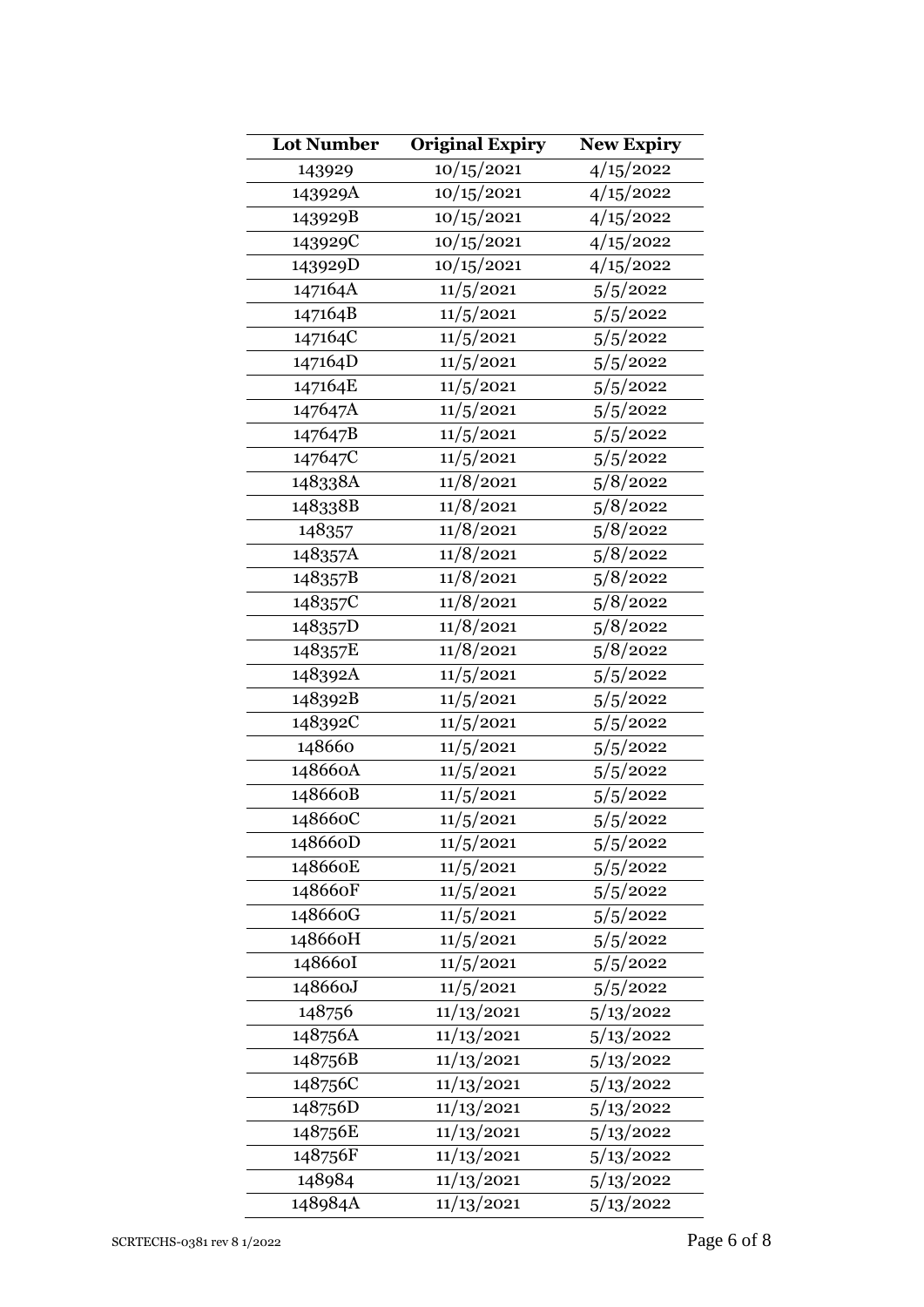| <b>Lot Number</b> | <b>Original Expiry</b> | <b>New Expiry</b> |
|-------------------|------------------------|-------------------|
| 148985            | 11/13/2021             | 5/13/2022         |
| 148985A           | 11/13/2021             | 5/13/2022         |
| 148985B           | 11/13/2021             | 5/13/2022         |
| 148985C           | 11/13/2021             | 5/13/2022         |
| 148985D           | 11/13/2021             | 5/13/2022         |
| 148985E           | 11/13/2021             | 5/13/2022         |
| 149037            | 11/13/2021             | 5/13/2022         |
| 149037A           | 11/13/2021             | 5/13/2022         |
| 149037B           | 11/13/2021             | 5/13/2022         |
| 149037C           | 11/13/2021             | 5/13/2022         |
| 149037D           | 11/13/2021             | 5/13/2022         |
| 149037E           | 11/13/2021             | 5/13/2022         |
| 149037F           | 11/13/2021             | 5/13/2022         |
| 149956            | 11/19/2021             | 5/19/2022         |
| 149956A           | 11/19/2021             | 5/19/2022         |
| 149956B           | 11/19/2021             | 5/19/2022         |
| 149956C           | 11/19/2021             | 5/19/2022         |
| 149956D           | 11/19/2021             | 5/19/2022         |
| 150087            | 11/21/2021             | 5/21/2022         |
| 150087A           | 11/21/2021             | 5/21/2022         |
| 150087B           | 11/21/2021             | 5/21/2022         |
| 150358            | 11/19/2021             | 5/19/2022         |
| 150358A           | 11/19/2021             | 5/19/2022         |
| 150358B           | 11/19/2021             | 5/19/2022         |
| 173422A           | 11/15/2022             | 2/15/2023         |
| 173422B           | 11/21/2022             | 2/15/2023         |
| 173422C           | 11/15/2022             | 2/15/2023         |
| 173998A           | 10/13/2022             | 1/13/2023         |
| 173998B           | 10/13/2022             | 1/13/2023         |
| 174087A           | 11/20/2022             | 2/20/2023         |
| 174105A           | 10/13/2022             | 1/13/2023         |
| 174110A           | 10/13/2022             | 1/13/2023         |
| 174110B           | 10/13/2022             | 1/13/2023         |
| 174292A           | 11/6/2022              | 2/6/2023          |
| 174292B           | 11/6/2022              | 2/6/2023          |
| 174365A           | 11/21/2022             | 2/21/2023         |
| 174681A           | 11/21/2022             | 2/21/2023         |
| 174681B           | 11/21/2022             | 2/21/2023         |
| 175124A           | 11/21/2022             | 2/21/2023         |
| 175124B           | 11/21/2022             | 2/21/2023         |
| 175438A           | 11/21/2022             | 2/21/2023         |
| 175438B           | 11/21/2022             | 2/21/2023         |
| 175450A           | 11/21/2022             | 2/21/2023         |
| 175450B           | 11/21/2022             | 2/21/2023         |